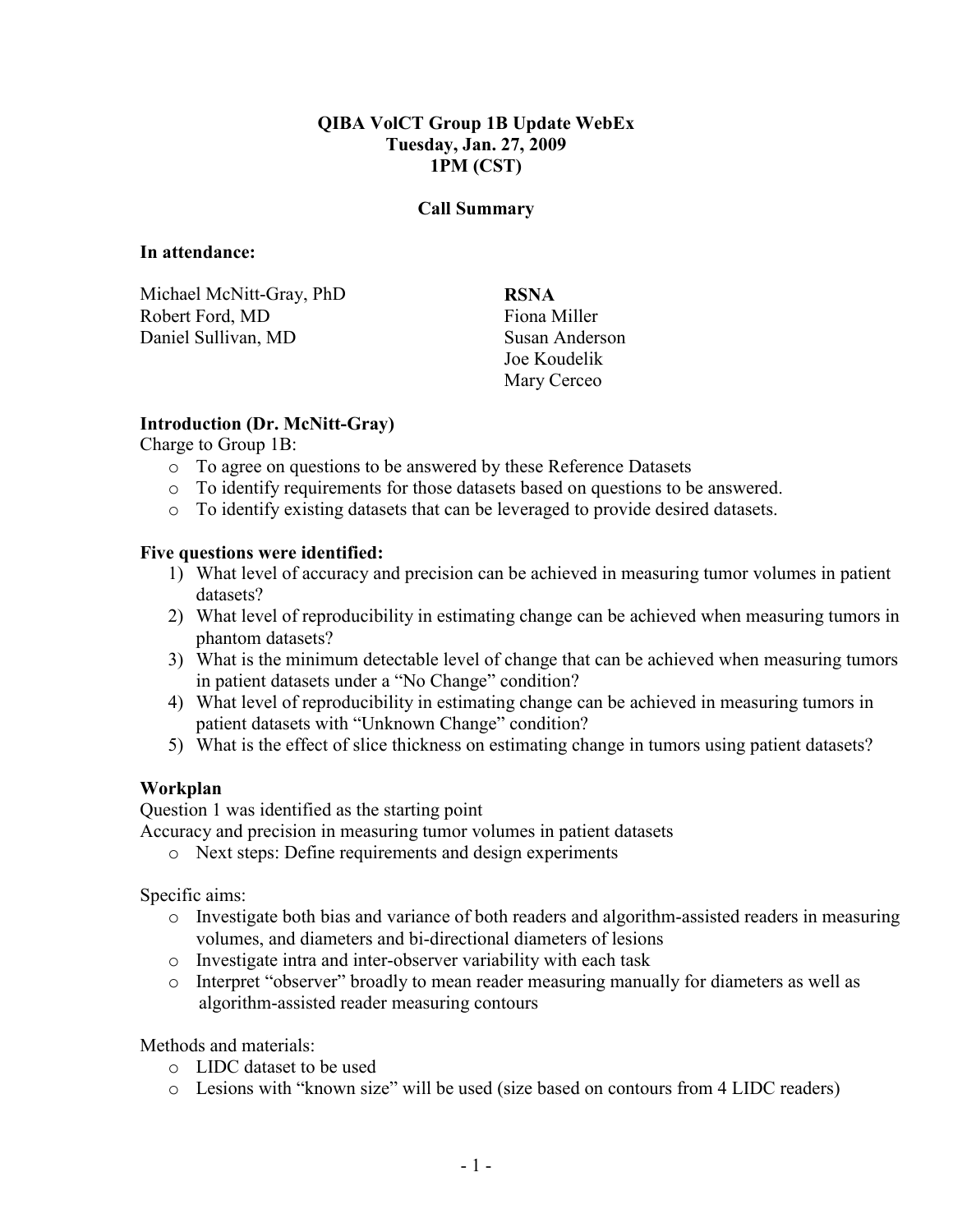- o Each lesion will have LIDC boundaries to represent "truth"
- o Only a single time point is needed (no follow-up needed, no diagnosis needed)
- o Need to identify which nodules to use-criteria?
- o Like NIST Biochange 2008, lesions are identified and coordinates provided to readers

#### Reader tasks:

- o Manually mark two Diameters (w/o LIDC marks)
	- **Longest diameter and perpendicular diameter**
- o Also semi automated contour of lesion
	- From contour, determine volume, longest diameter and diameter perpendicular to longest diameter.
	- Have readers perform some cases more than once (intra reader variation)
	- Compare manual marks with semiautomated? is this intrareader variability?

### Data collection chart includes:

| Nodule $#$                     | R <sub>1L</sub> D             |
|--------------------------------|-------------------------------|
| Coordinates                    | R <sub>1</sub> P <sub>D</sub> |
| LIDC vol                       | R <sub>2</sub> Vol            |
| LIDC longest Diam              | R2LD                          |
| LIDC perp Diam                 | R <sub>2</sub> PD             |
| R <sub>1</sub> V <sub>ol</sub> |                               |

#### Analyses

- o LIDC would be considered "truth" (Gold Standard)
- o Take the mean of measurements?
	- Union of contours (most inclusive)
	- Intersection of contours (most restricted)
- o Validity study compare each reader to gold standard
- o Reliability study compare reader to reader
- o Estimate bias of each reader
	- **volume**
	- Diameter (manual and assisted)
	- Product of diameters (LD x PD) (Manual and assisted)
- o Estimate Intra-reader variability
	- Reader vs. "gold standard"
	- Reader vs. reader
- o Reader 2 will not see Reader 1 comparisons
- o Dr. Ford to annotate (i.e., circle lesion), then forward to readers for measurement

### **Questions**

- o How many cases?
- o How many readers?
- o Case composition (All spherical? Some spiculated? Range of sizes?)
- o Enough of each subgroup to perform a statistical analysis?
- o Significant analysis?
	- reader bias on spherical nodules is  $XX$ )